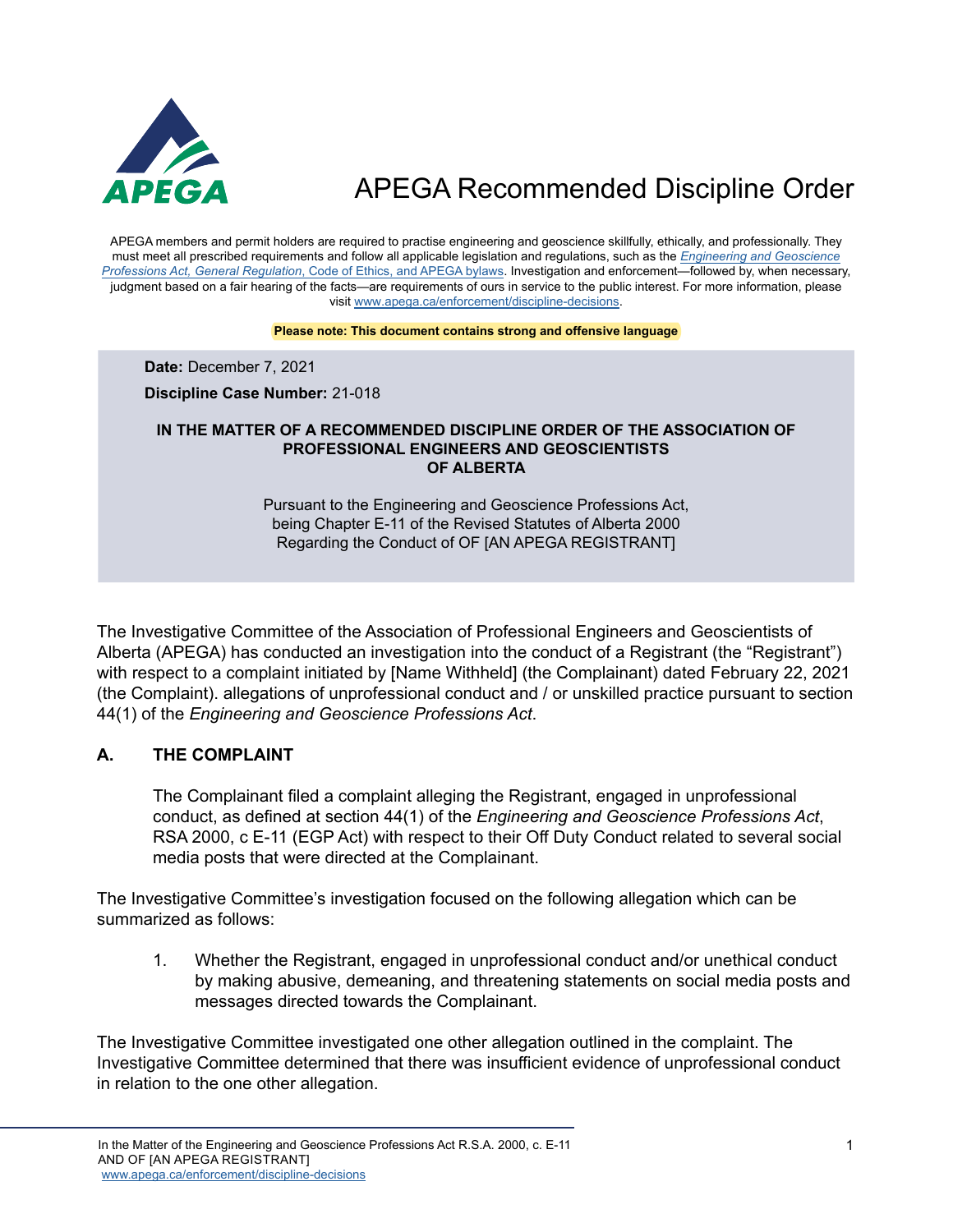

#### **B. AGREED STATEMENT OF FACTS**

As a result of the investigation, it is agreed by and between the Investigative Committee and the Registrant that:

#### **(i) Background:**

- 1. The Registrant is an APEGA Professional Member and was thus bound by the *Engineering and Geoscience Professions Act* and the *APEGA Code of Ethics*.
- 2. The Registrant holds a Bachelor of Science degree in Geology from the University of Alberta (1991) and a Master of Science degree in Integrated Petroleum Geosciences from the University of Alberta (2010).
- 3. The Registrant owns [Name Withheld], located in Edmonton Alberta. The Registrant is a Professional Wellsite Geologist and is the Responsible member for his company. The Registrant has an APEGA registration date of May 19, 2004.
- 4. The Registrant has cooperated with the APEGA investigation.
- **(ii) Facts Relating to the Allegation:**

**Whether the Registrant, engaged in unprofessional conduct and/or unethical conduct by making abusive, demeaning, and threatening statements on social media posts and messages directed towards the Complainant.**

- 5. The Complainant has resided in United States since 2000. They and the Registrant were previously acquainted from the time they grew up in Edmonton. The Complainant and the Registrant re-established contact with each other a few years ago via social media, which resulted in their relationship becoming closer about the May 2019 timeframe.
- 6. The Complainant knew the Registrant was a geologist and member of APEGA. The Complainant was also aware the Registrant was going through some serious personal relationship difficulties at the time of their association with him. Despite this, their relationship continued but with the restrictions on travel due to the COVID pandemic, some notable portion of this was done via social media and electronic means.
- 7. Between October/November 2020 and December 2020, the Complainant and the Registrant alternated between being in, and out of, contact (a relationship). This relationship eventually deteriorated due to inappropriate and offensive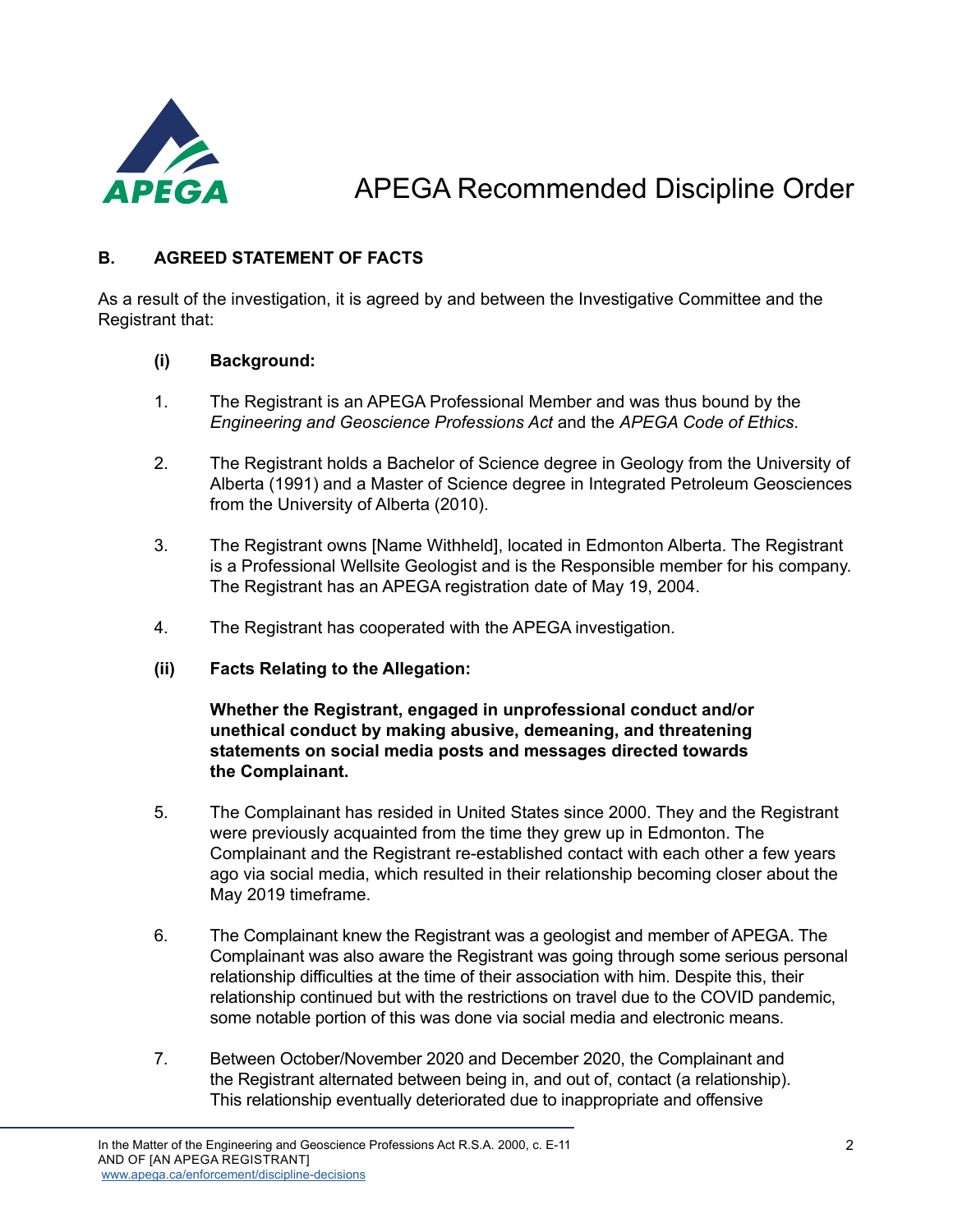

communications, and/or postings about the Complainant by the Registrant, ultimately resulting in an apparent final severing of contact around about late 2020, or early 2021.

- 8. In February of 2021, the Complainant became aware of inappropriate/offensive social media (Facebook) public postings directed at them by the Registrant, which led them to file a formal complaint with APEGA. Examples of these posts occurred on February 15, 20 and 21, 2021.
	- a. Photos of the Complainant and the message *"Bad memories, when this meme disappears…she has disappeared..."*
	- b. Photos of a woman holding a mask to her face with comments below:
		- *i. "When my Monster"*
		- *ii. "I feel like I have been raped"*
		- *iii. "Dear Miss. Narcissist. How many relationships have you had? Did you find yourself smoking cigarettes and drinking alcohol well into your fifties? Do you take…"*
		- *iv. "A sack of shit is just a sack of shit. I definitely know a sack of shit".*
- 9. The Registrant was notified of the Complaint on March 10, 2021. This notification included advisement by APEGA's Director of Investigations for the Registrant not to contact the Complainant. The Complainant's lawyer also advised the Registrant on March 12, 2021, to cease contact with the Complainant with a formal "cease and desist" order.
- 10. Despite the cease-and-desist warnings from the Director, and Counsel for the Complainant, and during the Registrant's interview on June 2, 2021, with their counsel present, they continued to make unprofessional public posts directed at the Complainant on Facebook between June 4 and 7, 2021.
	- a. Posted a character of a young woman holding a 'spiked bat' behind her back facing a young man holding 'flowers' behind his back.
	- b. The same image then appeared with the comment from the Registrant *"Yes I met one of these"*.
- 11. The Registrant did not initially believe their communications with the Complainant were unprofessional (although later admitted they were), and they regretted the tone of some posts. The Registrant confirmed that their relationship with the Complainant occurred at a very difficult time, personally and emotionally (e.g., divorce proceedings with an estranged spouse; estranged spouse then passing away).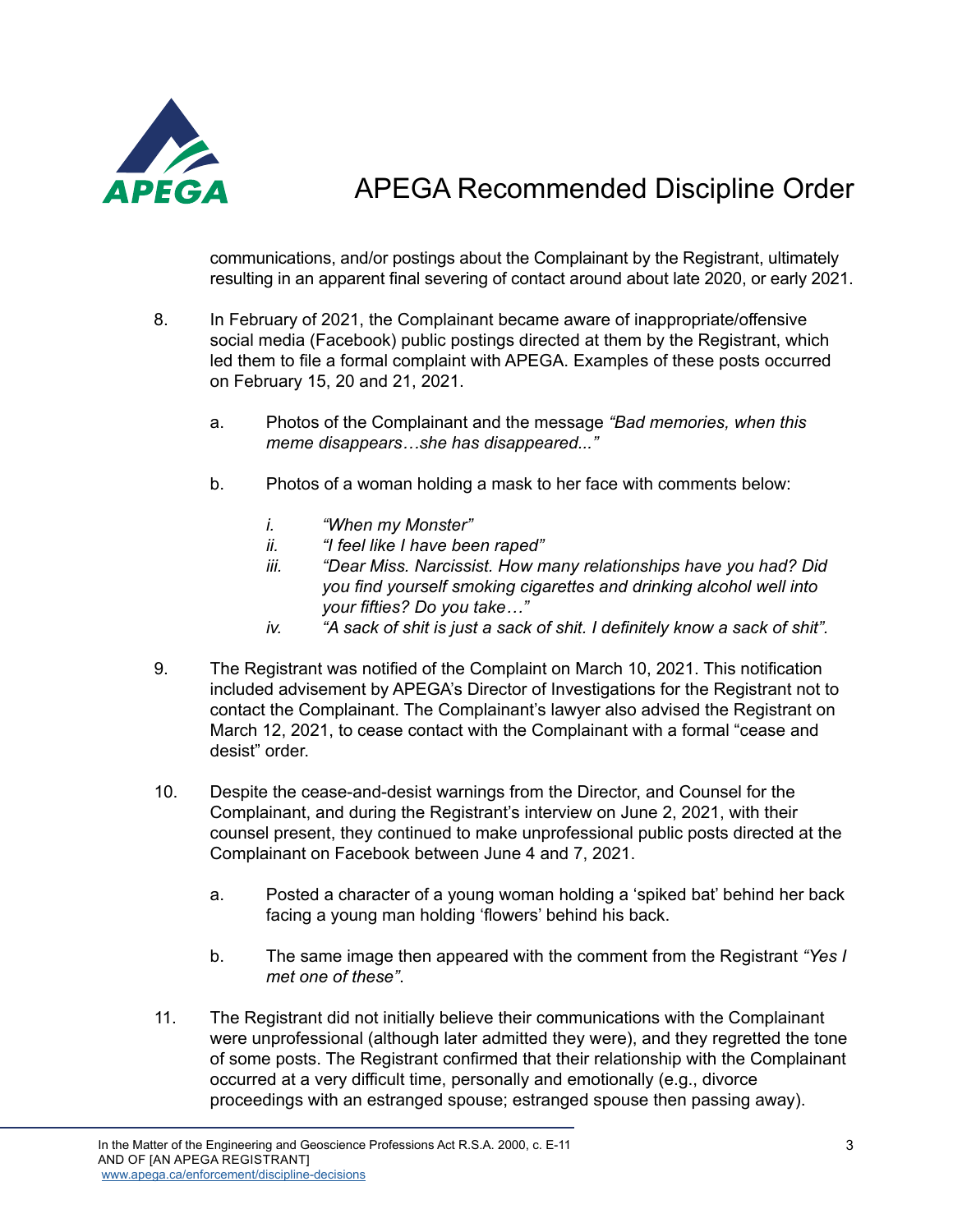

- 12. The Registrant confirmed that the unprofessional messages and posts originated from their accounts. The Registrant says they were emotional when they made the inappropriate communications/posts and admits that they were a mistake.
- 13. The Registrant identified themselves as a geologist (though not a member of APEGA) on the same social media platform they used to post the unprofessional comments directed at the Complainant.
- 14. The Registrant agreed that the unprofessional social media messages and posts raise ethical concerns/issues in the manner of their use of social media.
- 15. The Registrant stated that they have undergone psychological counselling to deal with the challenges with their relationship with the Complainant and provided a letter from his psychologist pertaining to this.
- 16. The Registrant admitted to the allegation and stated they were "guilty". They further stated they *"engaged in unprofessional conduct and/or unethical conduct by making abusive, demeaning, and threatening statements on social media posts and messages directed towards the Complainant"*.
- 17. The Committee through its investigation determined there was a consistent direct and indirect theme towards the Complainant with several forms of communication used. The Committee considered all the communications both private and public to establish an overall pattern of behavior and relied on the public posts in determining the Registrants conduct, which was deemed to rise to the level of unprofessional conduct.
- 18. The Committee determined with respect to the impugning comments and the application of Charter values, the purpose of the EGPA with respect to the regulation of professional members is to ensure that those members meet basic standards of professional conduct. Those standards apply in certain circumstances when a member is not engaged in the practice of engineering, as here. The Registrant has acknowledged responsibility for their statements on their Facebook page that were abusive and demeaning to the Complainant. These kinds of statements fall far outside the core elements of free expression, and when compared to the objective of maintaining the honor and dignity of the profession of geoscience, such statements are less deserving of Charter protection.
- 19. The Committee assessed the rationale for why 'Off Duty' conduct might amount to unprofessional conduct and determined that society's expectation is that professionals conduct themselves in their affairs in a manner that does not have to the potential to reflect negatively on their profession. The Committee examined what type of 'Off Duty' conduct was likely to constitute *"Unprofessional Conduct"*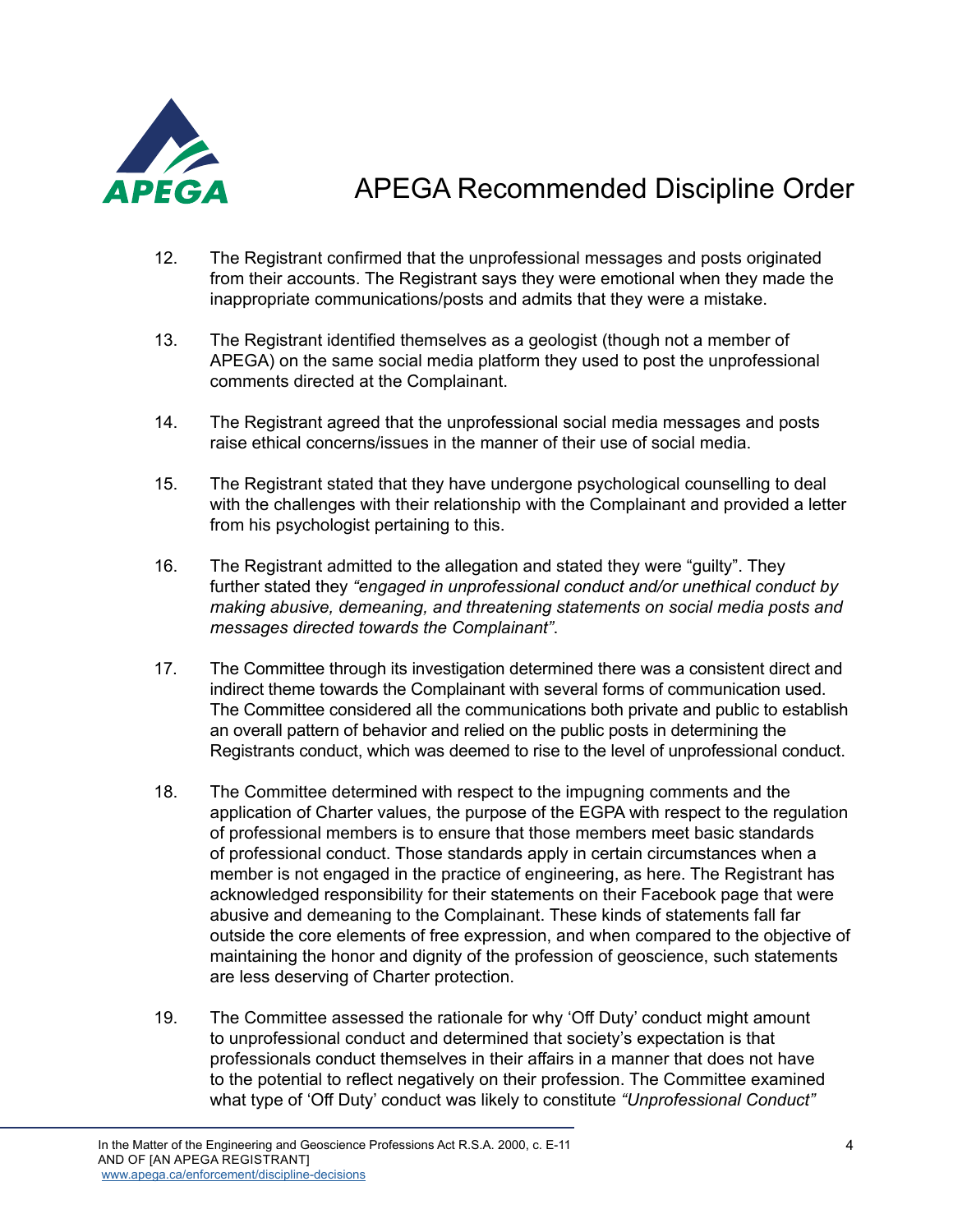

and considered factors such as the fact the Registrant's communications occurred in multiple instances over several months; the general offensive tone of some of these communications; and that despite attempts made by APEGA's Director of Investigations and the Registrant's own legal counsel advising against such communications, the communications continued. These points contributed to the establishment of a pattern of unprofessional conduct.

#### **C. CONDUCT BY THE REGISTRANT**

- 20. The Registrant freely and voluntarily admits that at all relevant times the Registrant was a professional member of APEGA, and thereby, was bound by the *Engineering and Geoscience Professions Act* and the *APEGA Code of Ethics*.
- 21. The Registrant acknowledges the conduct described above constitutes unprofessional conduct as defined in Section 44(1) of the Act:

*Section 44(1) Any conduct of a professional member, licensee, permit holder, certificate holder or member-in-training that in the opinion of the Discipline Committee or the Appeal Board,* 

- *(a) is detrimental to the best interests of the public;*
- *(b) contravenes a code of ethics of the profession as established under the regulations;*
- *(c) harms or tends to harm the standing of the profession generally;*
- *(d) displays a lack of knowledge of or a lack of skill or judgment in the practice of the profession or;*
- *(e) displays a lack of knowledge or lack of skill or judgment in the carrying out of any duty or obligation undertaken in the practice of the profession.*

*Whether or not that conduct is disgraceful or dishonorable, constitutes either unskilled practice of the profession or unprofessional conduct, whichever the Discipline Committee or the Appeal Board finds.* 

*The Rules of Conduct of the APEGA Code of Ethics state:*

*1. Professional engineers and geoscientists shall, in their areas of*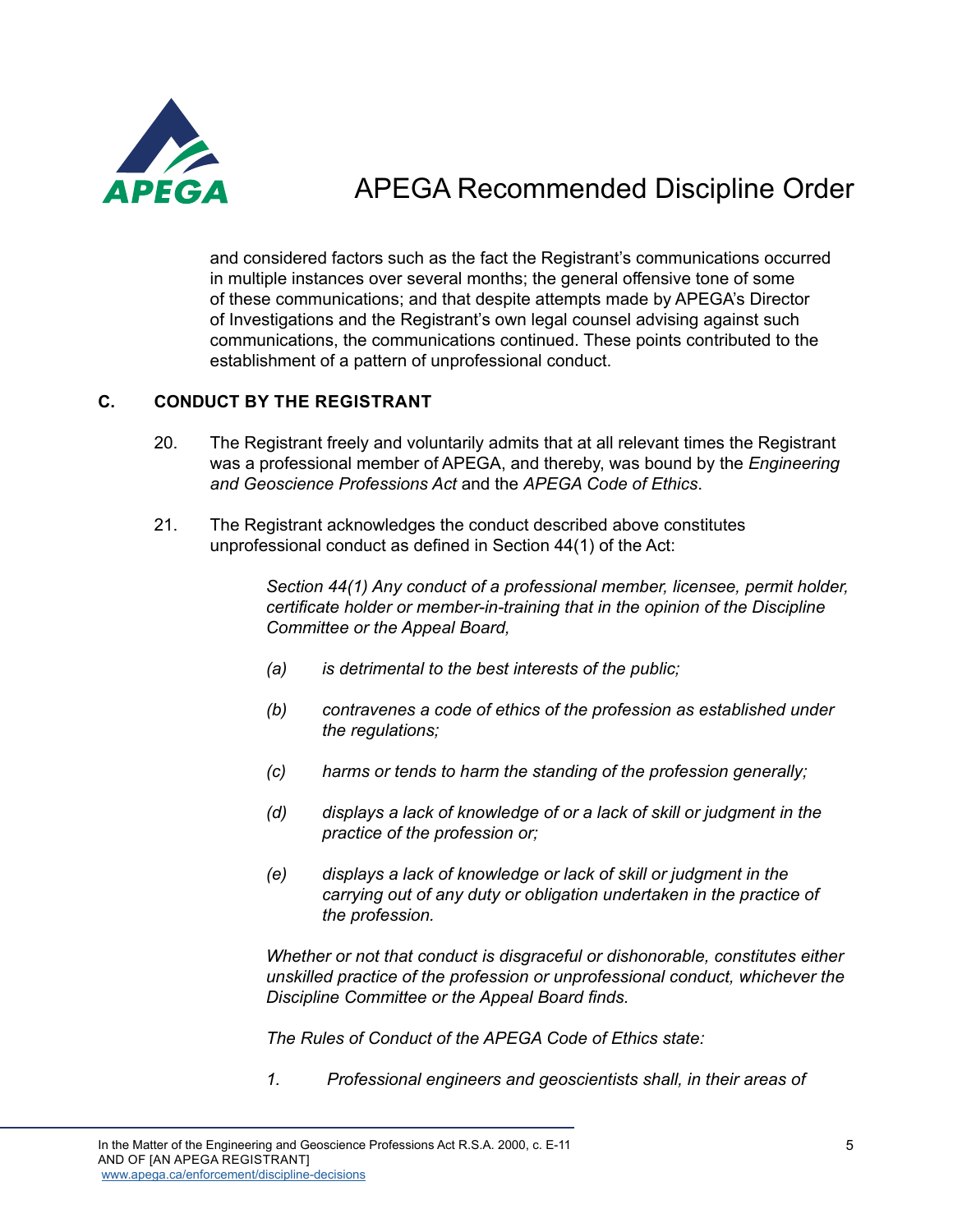

*practice, hold paramount the health, safety and welfare of the public and have regard for the environment.*

- *2. Professional engineers and geoscientists shall undertake only work that they are competent to perform by virtue of their training and experience.*
- *3. Professional engineers and geoscientists shall conduct themselves with integrity, honesty, fairness and objectivity in their professional activities.*
- *4. Professional engineers and geoscientists shall comply with applicable statutes, regulations and bylaws in their professional practices.*
- *5. Professional engineers and geoscientists shall uphold and enhance the honour, dignity and reputation of their professions and thus the ability of the professions to serve the public interest.*
- 22. The Registrant acknowledges that the conduct described above is conduct that is detrimental to the best interests of the public, and contravenes the Code of Ethics as established under the regulations.
- 23. The Registrant further acknowledges and admits that their conduct was contrary to Rules of Conduct 3 and 5 of the *APEGA Code of Ethics*.

#### **D. RECOMMENDED ORDERS**

- 24. On the recommendation of the Investigative Committee, and by agreement of the Registrant with that recommendation, and following a discussion and review with the Discipline Committee Case Manager, the Discipline Committee hereby orders that:
	- a. The Registrant shall be reprimanded for their conduct and this order shall serve as the reprimand.
	- b. The Registrant shall provide written confirmation to the Director, Enforcement, within thirty days of being notified that the Recommended Order has been approved, that they have reviewed the following APEGA publications and that the Registrant will comply with the requirements therein:
		- i. APEGA Guideline for Ethical Practice (v2.2, February 2013).
		- ii. APEGA Guideline Concepts of Professionalism (2004).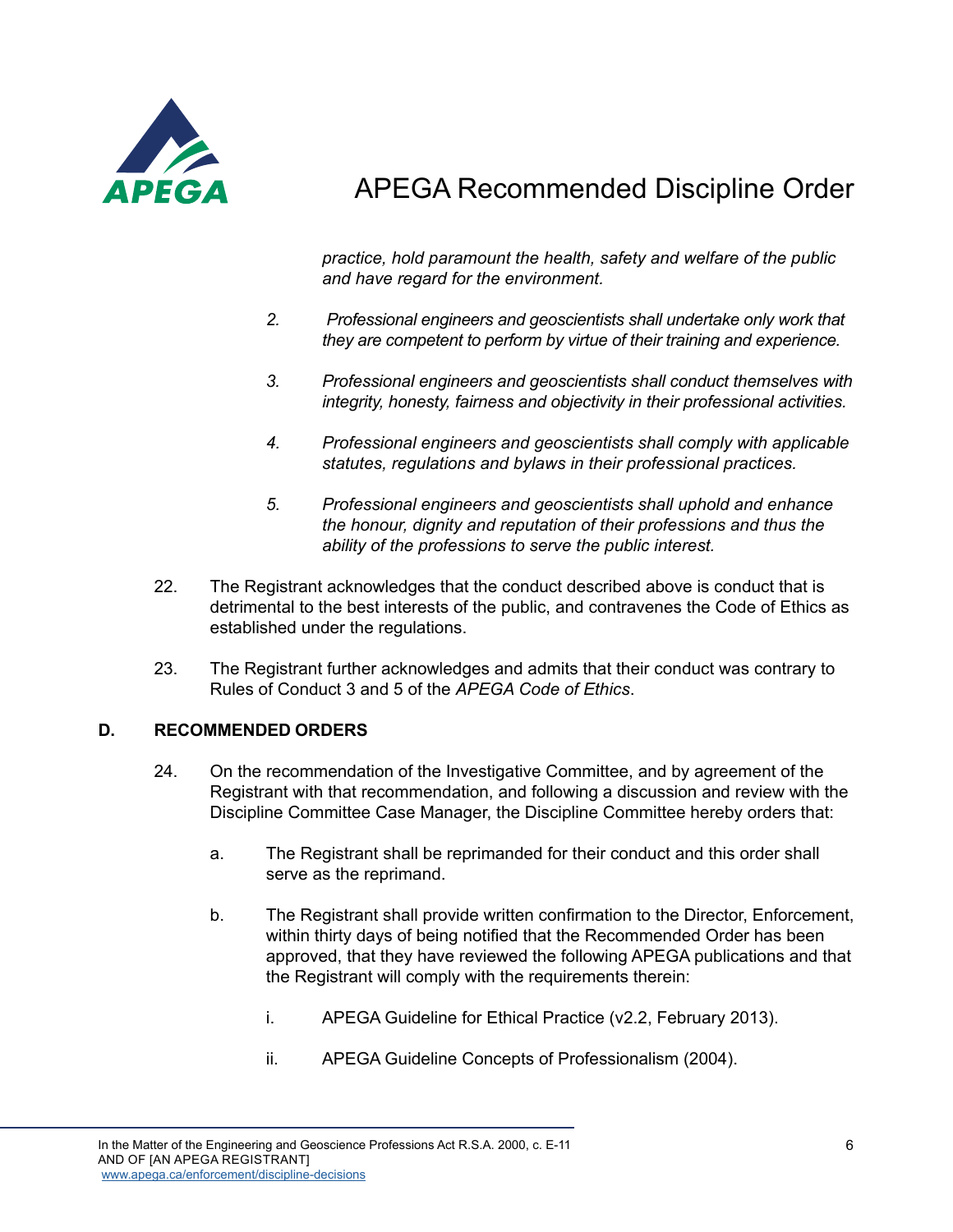

Failure to meet the noted deadline shall result in the Registrant being suspended from the practice of engineering until the requirements set out in this paragraph are met. If there are extenuating circumstances, the Registrant may apply to the Director, Enforcement, for an extension prior to the noted deadline.

- c. The Registrant shall pay a fine in the amount of six hundred dollars (\$600.00). The fine is a debt owing to APEGA and shall be paid within three months of the date this order is approved by the Discipline Committee Case Manager. Failure to pay the fine by the noted three-month deadline will result in the Registrant being suspended from the practice of engineering until the fine is paid. Further, failure to pay the fine within six months of the date this order is approved shall result in the cancellation of the Registrant's APEGA membership. If there are extenuating circumstances, the Registrant may apply to the Director, Enforcement, for an extension prior to the noted deadlines.
- d. This matter and its outcome will be published by APEGA as deemed appropriate, and such publication will not name the Registrant.
- 25. Although the Investigative Committee and the Registrant understand and acknowledge that APEGA's usual policy is to publish Recommended Discipline Orders in a manner that identifies the Registrant by name, the parties understand that the decision to publish with or without name is discretionary. The parties submit that publication without name is appropriate given the specific facts in this case, including the following:
	- i. The admission by the Registrant of unprofessional conduct.
	- ii. The Registrant's cooperation with the investigation.
	- iii. The requirement to protect the identity of the Complainant.
	- iv. The Registrant on his own volition is under the care of a psychologist.